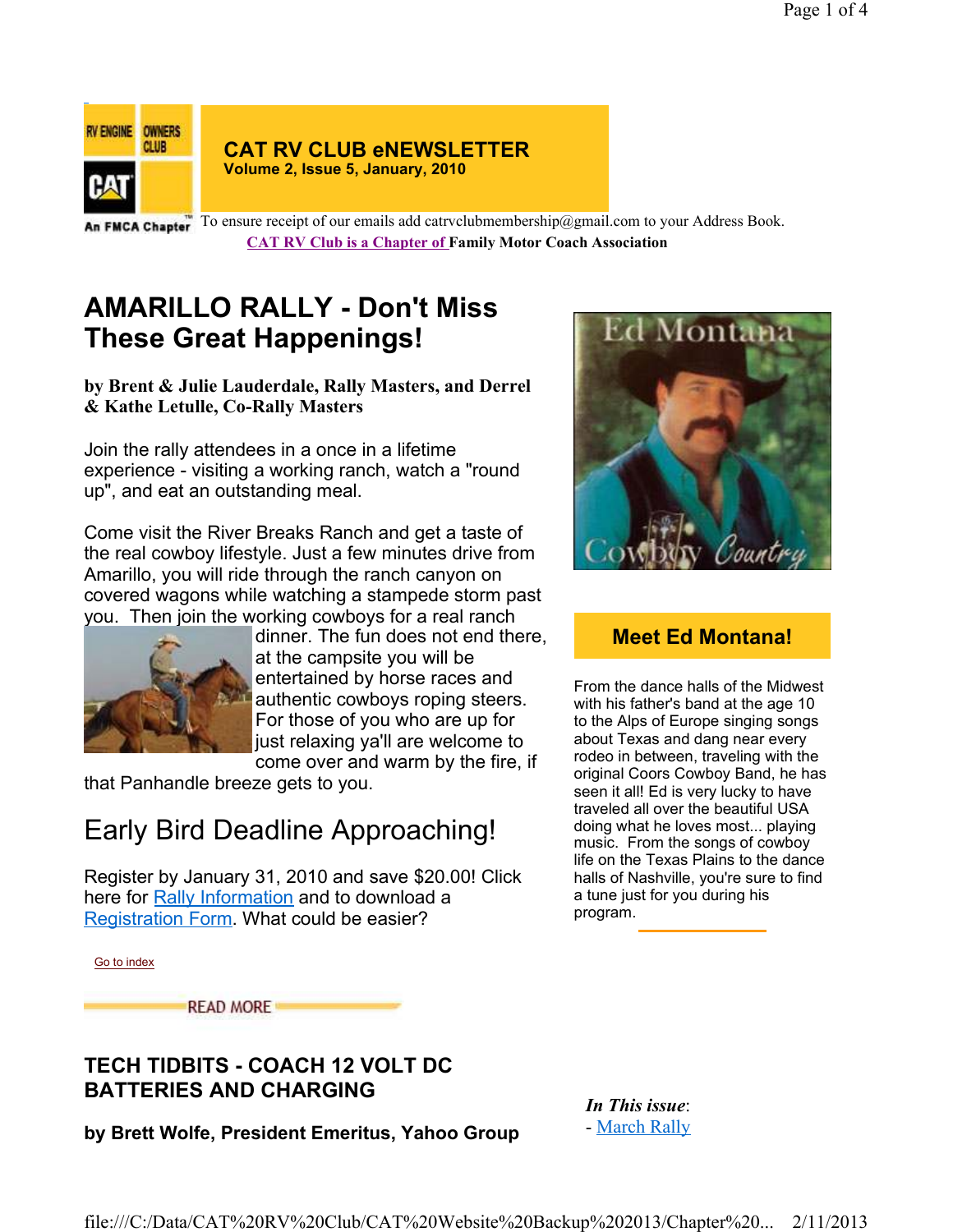#### **Moderator**

There is a lot of confusion about batteries and what charges them. There are some conventions followed by all motorhome manufacturers, but there are enough differences that one can not categorically say "They are not all like this." This tech article will clear up the confusion! Click READ MORE below for the full article.





### **FMCA New Member Campaign - A Dozen Does It!**

- Tech Tidbits - Coach

- FMCA New Recruiting

- Featured Caterpillar Dealer - Membership Renewal - New Member Fee Change

- Update Contact Information

**Batteries** 

Campaign

- New Members

- 2010 Rally Schedule

FMCA has embarked on an exciting recruiting program for 2010. Any FMCA member who signs up a new FMCA member will receive a thank-you note and a \$10 recruitment coupon that can be used toward your FMCA dues payment or towards purchase of FMCA or Camping World merchandise, plus a postcard that may be turned

in to the President of the CAT RV Club. When Danny has collected 12 such postcards, the Club can redeem them for a gift package. Under the program, Chapters can receive up to two packages during 2010.

To help kick this program off, FMCA will mail a total of five free FMCA membership certificates to assist Club members in their recruiting efforts. Note: a \$10 recruiting coupon will not be awarded by FMCA if a free FMCA membership certificate is used. Contact Danny if you need help recruiting new members or to find out if one of the free FMCA membership certificates is available. Danny can be reached at president@catrvclub.org.

To refresh yourself on the benefits of belonging to FMCA and the CAT RV Club, click on the READ MORE link below.

Return to Index **READ MORE** 

# **THANK YOU YANCEY BROTHERS**

This month we would like to thank Yancey Brothers Caterpillar Dealership for their continued support of the CAT RV Club. Yancey Brothers is the oldest Caterpillar dealer in the nation. When you are traveling through Georgia, stop at one of their 3 locations for your service on your Motor Home and to thank them personally for their support. Return to Index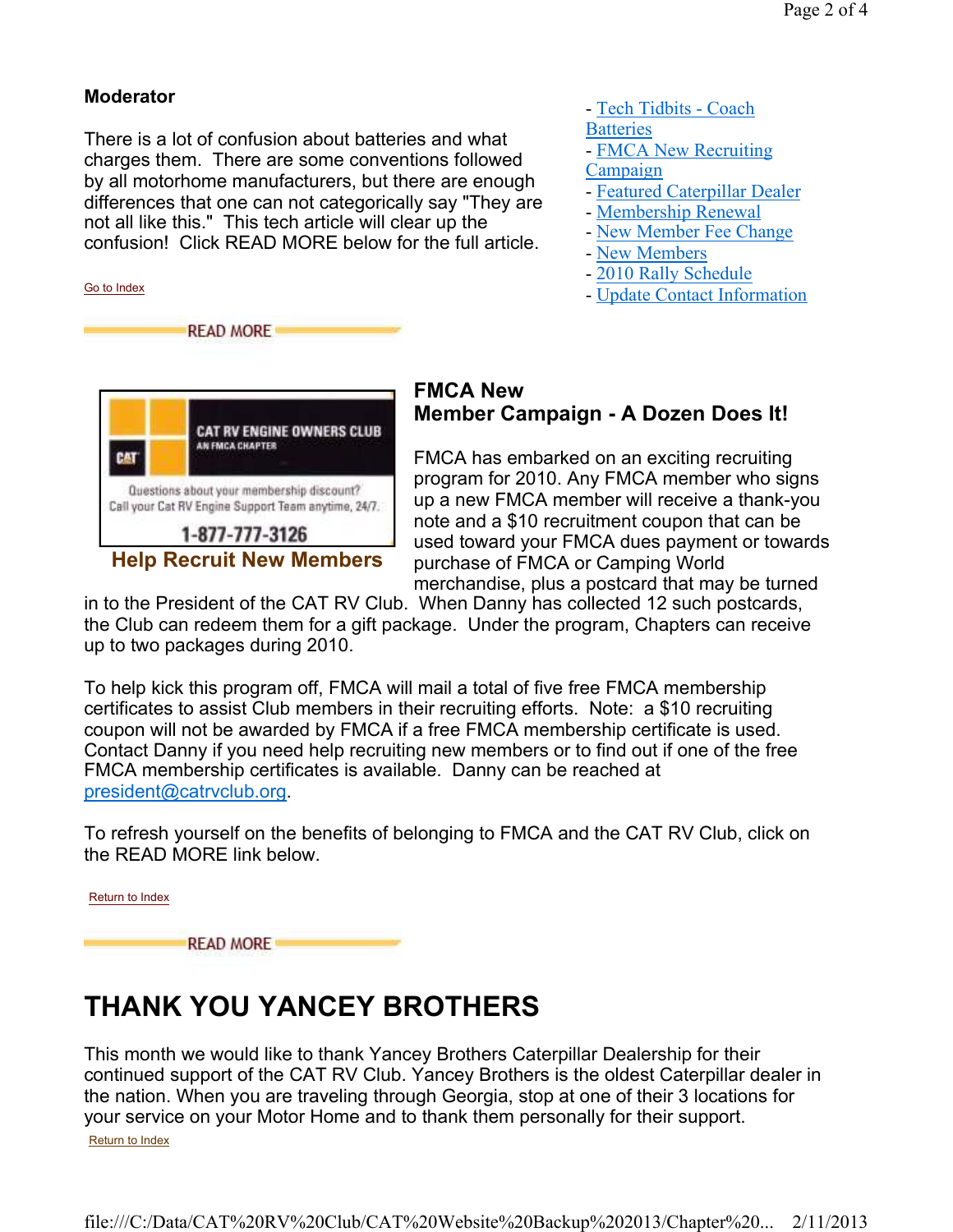### **MEMBERSHIP RENEWALS - PAST DUE**

All club memberships renew on a "class" basis annually on November 1. Not sure if your membership has expired? Check the Renewal Date shown at the bottom of this eNewsletter. If its time for you to renew, you can either use the new PayPal option or you can renew by mail. To renew now, click on:

- PayPal

- Renewal Form, Print and Mail

Return to Index

### **NEW MEMBER FEE CHANGE**

Historically, the fee for new memberships was \$40. This fee covered the annual dues of \$15 plus \$25 to cover initial and the cost of the "new member" kit comprised of Club logo items (ballcap, visor, pins, etc.). With the exhaustion of the supply of new member kits, the Board has decided to eliminate the additional \$25 charge so that New Memberships cost only \$15, the same amount as the annual renewal fee. This change is effective immediately. If you have recently joined the club and paid the \$40 fee, a New Member kit will be shipped to you.

Return to Index

### **New CAT RV Club Members**

| <b>New Members</b>                 | City             | State /<br>Province |  |
|------------------------------------|------------------|---------------------|--|
| Adams, Gary & Carole               | Lewiston         | <b>ME</b>           |  |
| Beard, Ray & Linda                 | Watertown        | <b>SD</b>           |  |
| Bowles, Brad & Linda               | Sioux Falls      | <b>SD</b>           |  |
| Bragdon, Mark & Donna              | Windham          | ME                  |  |
| Chandler, Les & Susan              | <b>Boise</b>     | ID                  |  |
| Colley, Paul & June                | Oklahoma City    | OK                  |  |
| Dawson, Patrick & Lori             | Midland          | <b>TX</b>           |  |
| Hagen, Ray & Pat                   | Poulsbo          | <b>WA</b>           |  |
| Lehman, Ted $&B.$ Sheryl<br>Geddes | Petaluma         | CA                  |  |
| Manos, Chuck & Malin               | Huntington Beach | CA                  |  |
| Mellott, Virgil & Kathryn          | <b>Buckeye</b>   | AZ                  |  |
| Michel, Mike & Roxan               | Ramona           |                     |  |
|                                    |                  |                     |  |

Please join us in extending a warm Welcome to our newest Club members!